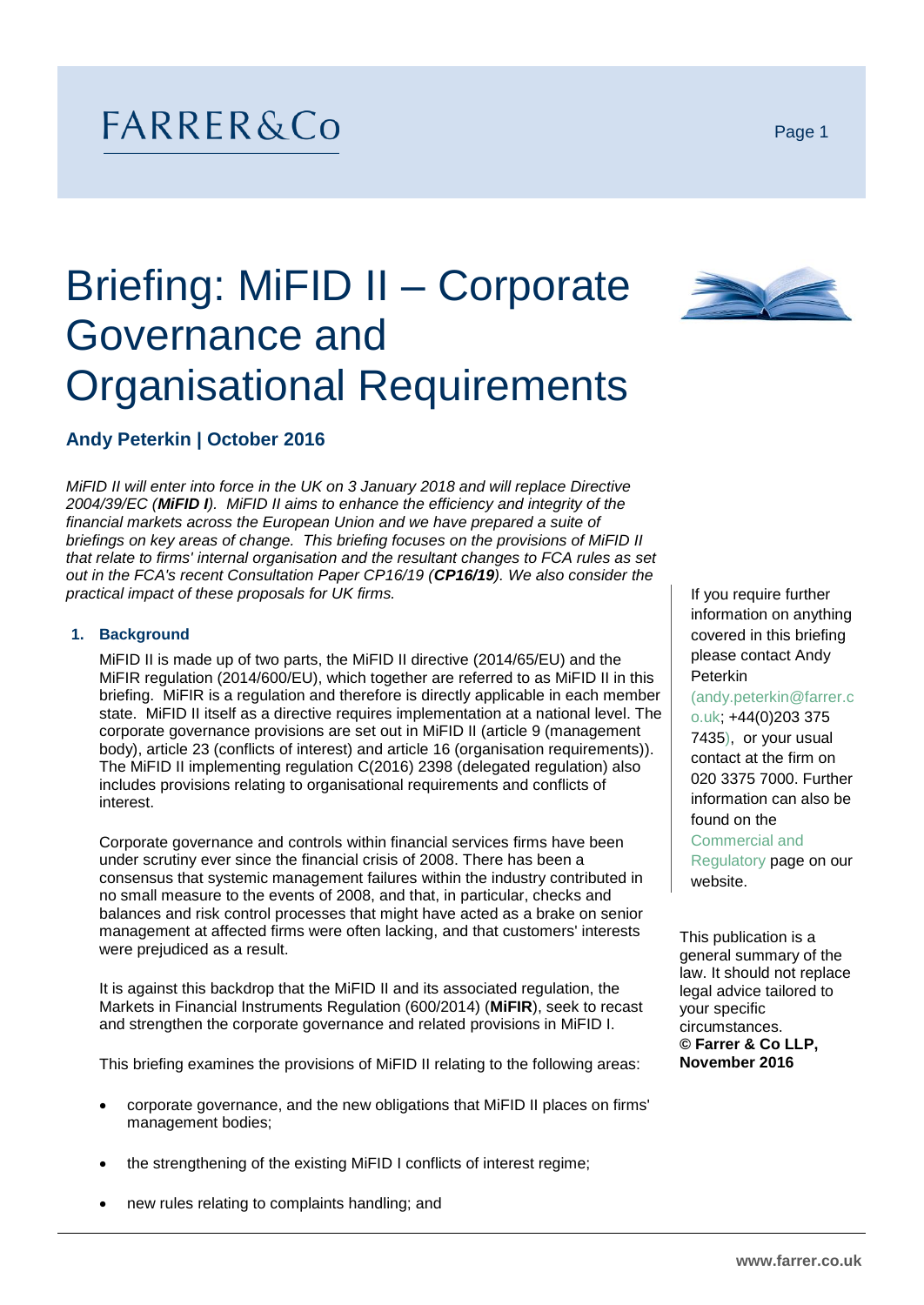MiFID II's expansion of remuneration rules to firms' sales forces.

## **2. Corporate Governance**

#### **2.1 What's Changing?**

MiFID I required that management bodies of firms be composed of members who were:

*"….. of sufficiently good repute and sufficiently experienced as to ensure the sound management of [the firm].*"

Unsurprisingly, MiFID II provides a significantly more detailed regime for corporate governance within firms to which it applies. Article 9 of MiFID II requires that firms' management bodies must define, oversee, and be accountable for the implementation of governance arrangements that ensure effective and prudent management of the firm, including the segregation of duties in the firm and the prevention of conflicts of interest, and in a manner that promotes the integrity of the market and the interests of clients.

Management bodies must also "define, approve and oversee":

- the organisation of the firm for the provision of investment services and activities and ancillary services, including the skills, knowledge and expertise required by personnel, the resources, the procedures and the arrangements for the provision of services and activities, taking into account the nature, scale and complexity of its business and all the requirements the firm has to comply with;
- a policy as to services, activities, products and operations offered or provided, in accordance with the risk tolerance of the firm and the characteristics and needs of the clients of the firm to whom they will be offered or provided, including carrying out appropriate stress testing, where appropriate; and
- a remuneration policy of persons involved in the provision of services to clients aiming to encourage responsible business conduct and fair treatment of clients, as well as avoiding conflicts of interest in the relationships with clients.

MiFID II further requires that national regulators deny authorisation to firms that do not meet these standards.

#### **2.2 Implications for Firms**

The FCA states in CP16/19 that it proposes to meet the MiFID II requirements by extending the corporate governance requirements in SYSC 4.3A, which at present only apply to firms subject to the Capital Requirements Regulation, to all common platform firms. The SYSC 4.3A requirements arguably go further than the direct requirements of MiFID II, and include certain requirements (such as an expanded scope of responsibility for the management body, individual requirements for members of such bodies, and requirements around recruitment to such bodies) that have their origins in the Capital Requirements Directive.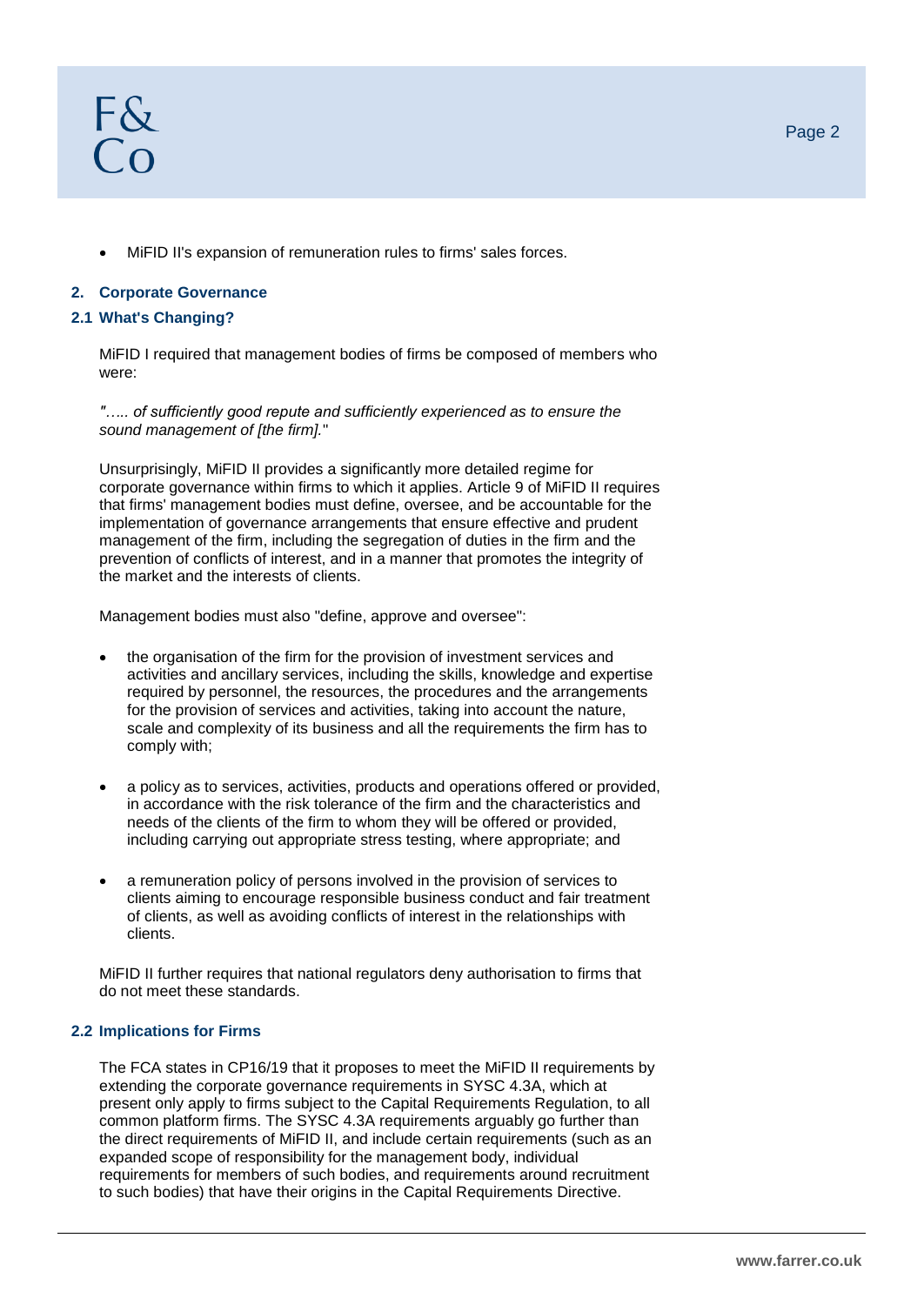Smaller firms in particular may need to undertake significant work ahead of January 2018 in order to be able to demonstrate that they can meet these requirements as of that date.

#### **3. Conflicts of Interest**

## **3.1 What's Changing?**

CP16/19 stated that:

"*The effective management of conflicts of interest is a central tenet of the financial services regulatory framework in the UK. It is considered to be at the heart of maintaining fair, orderly and efficient financial markets.*"

MiFID I took a relatively high-level approach to achieving that goal. In summary, firms were required to:

- "take all reasonable steps" to identify conflicts of interest between (i) the firm and its clients; and (ii) one client and another client. What might constitute "all reasonable steps" was essentially left to firms' discretion;
- maintain and operate effective organisational and administrative arrangements with a view to taking all reasonable steps to prevent conflicts of interest from constituting or giving rise to a material risk of damage to the interests of their clients. Again, no further guidance on what "all reasonable steps" might constitute has been provided;
- where they were not reasonably confident that their arrangements to manage conflicts of interest were sufficient to ensure that risks of damage to the interests of a client will be prevented, to clearly disclose the general nature and/or sources of conflicts of interest to the client before undertaking business for the client; and
- to establish, implement and maintain an effective written conflicts of interest policy appropriate to the firm's size and organisation and the nature, scale and complexity of their business.

MiFID II retains the broad structure of the MiFID I framework, but makes some important incremental changes. The first of these is an explicit statement that conflicts are to be actively *prevented* by firms, rather than simply being "identified" and "managed". The standard for the steps to be taken to this end is also changed from "reasonable steps" to the more stringent "appropriate steps".

Secondly, there is an explicit statement that conflicts may be caused by the receipt of inducements from third parties and the firm's own remuneration structures, which ties in with the more stringent requirements in MiFID II around these areas.

The third is that guidance issued by European Securities and Markets Authority (**ESMA**) in December 2014 specifically discourages overreliance on disclosure as a means of managing conflicts, stating that it should be used only as a measure of last resort where arrangements established by the firm are insufficient to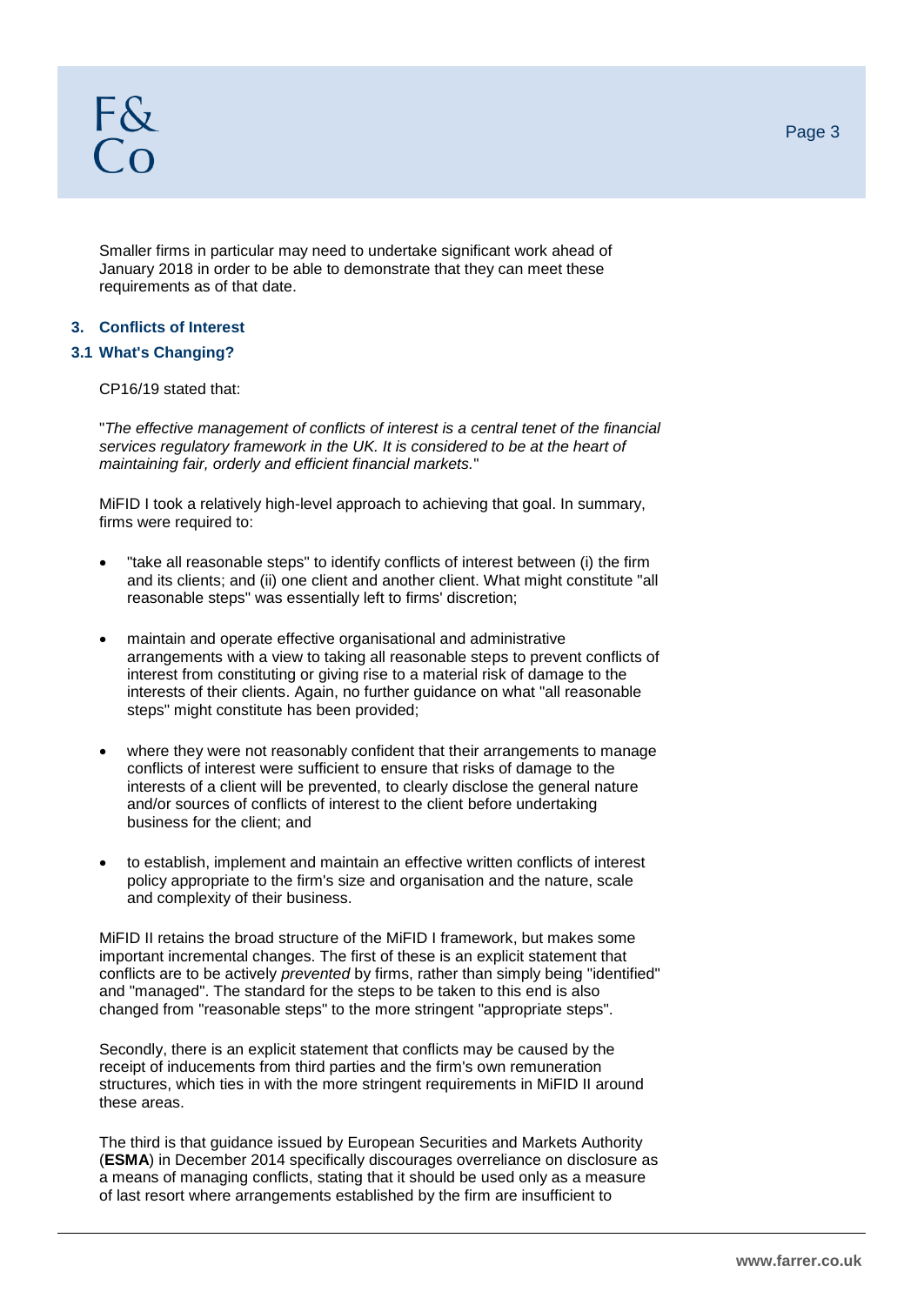ensure with reasonable confidence that risk of damage to clients' interests will be prevented. Where disclosure is used, ESMA's view is that it must include a specific description of the conflict, must be tailored to the position as it affects the client in question, and must include an explanation of why the firm's conflict management procedures have proved insufficient in the particular instance.

Finally, ESMA has stated that it expects Member States to require that conflicts of interest policies are reviewed at least annually. Senior management must also receive on a frequent basis – and at least annually – written reports on the situations contained in the conflicts of interest record.

#### **3.2 Implications for Firms**

CP16/19 reflects the FCA's view that most of the MiFID II requirements, incremental as they are, are likely to reflect what is already good practice, and that many firms will not find the somewhat more robust approach a difficult transition. However, the obligation to prevent conflicts from arising so far as is possible will require firms to redouble their efforts to be proactive, and firms that currently rely on disclosure as a means of conflict management will clearly need to review both the scope of their reliance on this method and the content of disclosures that are given.

#### **4. Complaints Handling**

#### **4.1 What's Changing?**

MiFID I's approach to complaints handling was, again, high-level. It required that firms institute effective and transparent procedures for the reasonable and prompt handling of complaints made by retail clients, as well as requiring that records of such complaints be kept.

The MiFID II complaints handling provisions are derived from article 26 of the delegated regulation and the FCA intends to use a "copy out" approach transferring the requirements into DISP1, while retaining the current headings to ease navigation of the section.

The extent of the application of the new rules will depend on whether the firm is UK authorised and where the investment activity is taking place. DISP1 will contain an annex setting out how the rules apply to each type of firm. The scope of parties covered by the complaints regime will also expand as under MiFID II the regime will apply to retail, professional clients and eligible counterparties as opposed to merely eligible complainants.

The new rules require firms to:

- ensure that consumers are aware of firms' complaints management procedures;
- have appropriate complaints handling policies with sufficient senior management responsibility in place. These requirements refer to the joint [guidelines](https://www.eba.europa.eu/documents/10180/732334/JC+2014+43+-+Joint+Committee+-+Final+report+complaints-handling+guidelines.pdf/312b02a6-3346-4dff-a3c4-41c987484e75) issued by the European Banking Authority and ESMA;